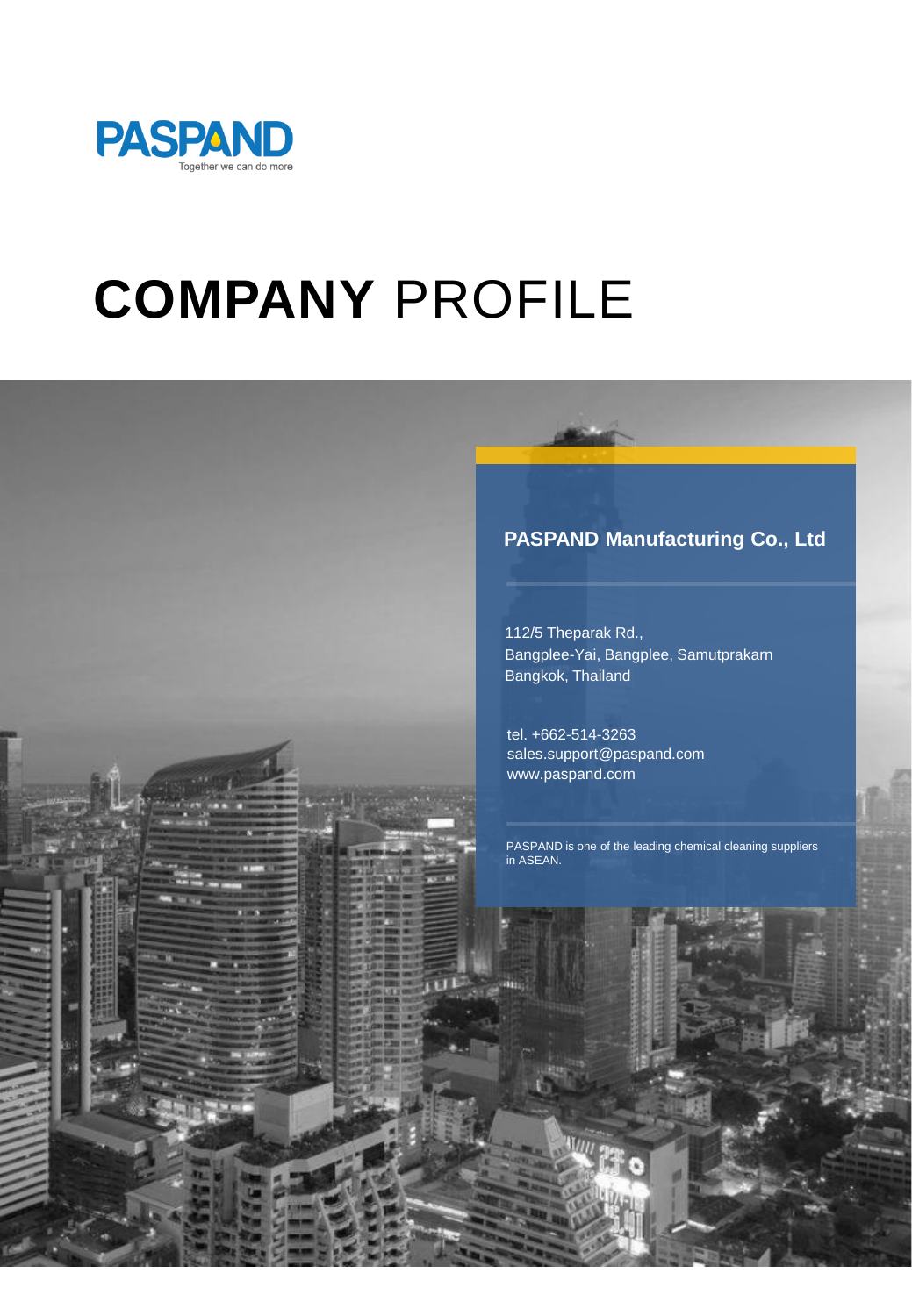

## ABOUT **THE COMPANY**

**PASPAND** Manufacturing Co., Ltd is one of the leading providers of sustainable industrial cleaning, sanitation and hygiene solution serving the lodging, food service, healthcare as well as food and beverage sectors.



 ASPAND offer extensive applications in food and beverage sanitation, laundry, kitchen hygiene including general cleaning and sanitation. Value-added services include safety and application training, consulting and hygiene auditing in order to help our clients operate efficiently and achieve sustainability goals.

For more than 15 years, we've resolved to be a great solutions-provider partner by providing innovations and expertise. As a result, our client can concentrate on what they do best.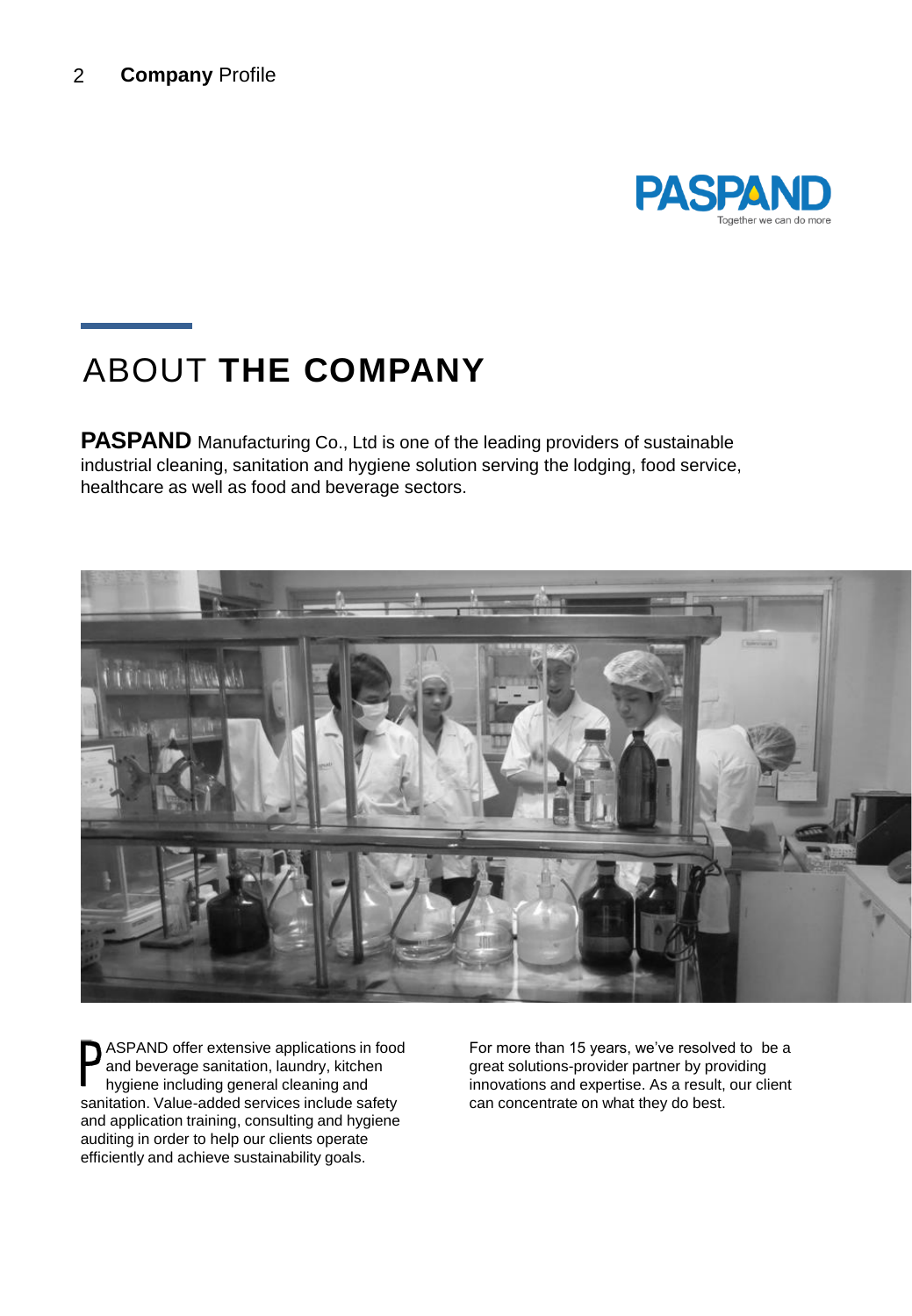

Since the company was established in 2003, PASPAND has cultivated its status as a leading chemical suppliers. Guided by our corporate philosophy of "Together we can do more". We have continued to challenge ourselves to provide a wide range of products and services.

### **Why Us?**

Our clients choose us because we deliver unmatched services and training, and offer some of the best value in the industry. Over the last decade, our approach to business has helped transform us from a small upstart to a leading provider of cleaning solution firm. This didn't happen overnight, and it didn't happen without total commitment to our motto—quality for your solution.

Regardless of the project size and complexity, we strive to provide our customers with great products and unmatched services delivered within a flexible and cost-effective business model that meets our customer's needs.

#### **Experience & Expertise**

Our team has been in the business for over 20 years. Some of them also have been with multinational enterprises. Thus, our teams have the most experience helping clients achieve their goals.

#### **Value**

You simply won't find another vendor that can match our value proposition. Our clients often tell us the same thing. We make every effort to provide our customers with great products and services, and we work just as hard to make sure they are getting the right products that fits their needs. We promise the same to you.



## **>500**

More than 500 customers are recognized and trusted in our products and reliable services.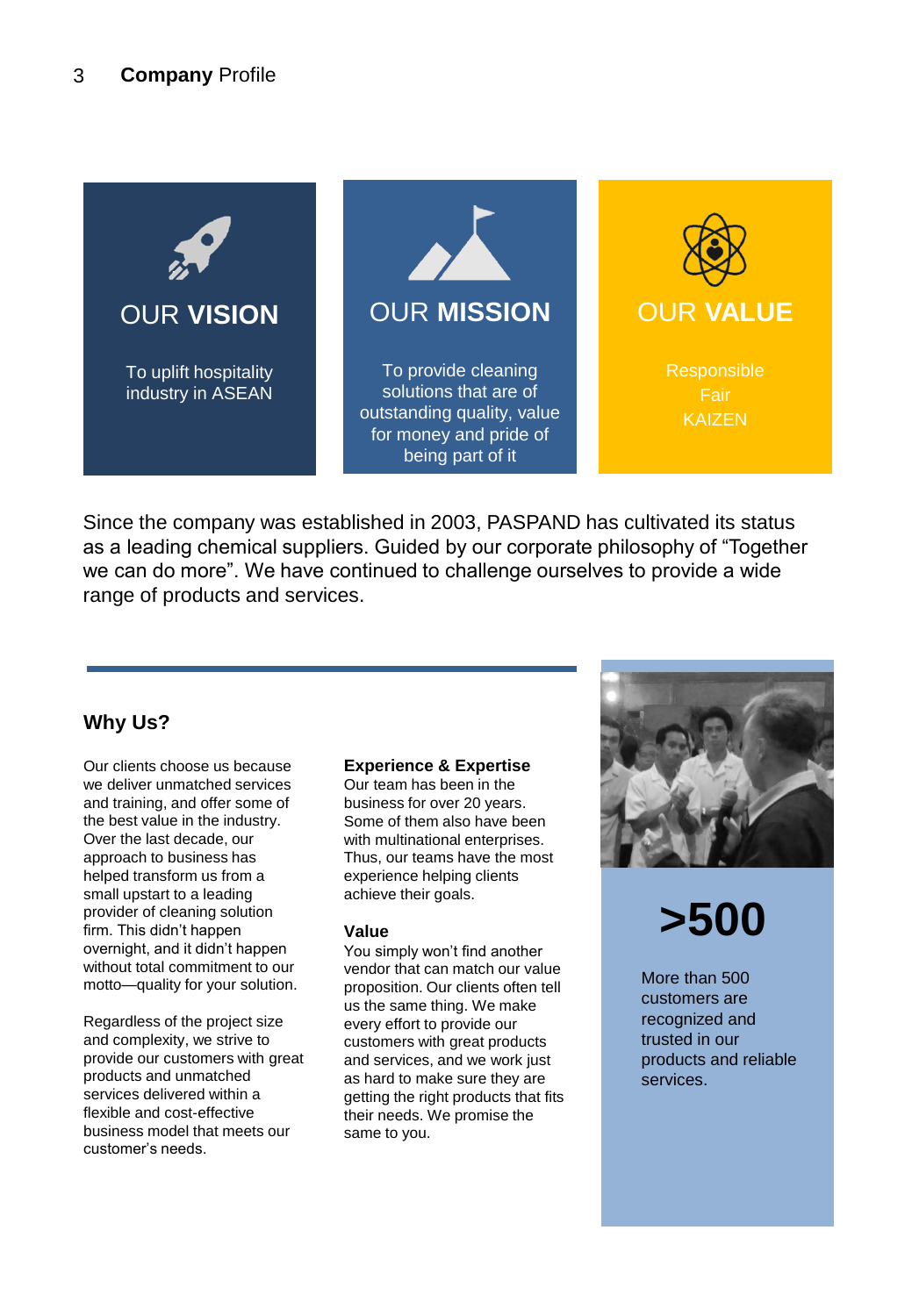

## OUR **COMPANY PRODUCTS**

PASPAND helps customer deliver consistent and worryfree results. Our fully-trained team work directly with customers' team to efficiently deliver great results. To effectively use our products, there are 5 factors to be concerned as follows:



4 **Company** Profile

Procedure



**Chemicals** 



Time



NITE AND IN THE REAL PROPERTY.

**Temperature** 



Mechanical Actions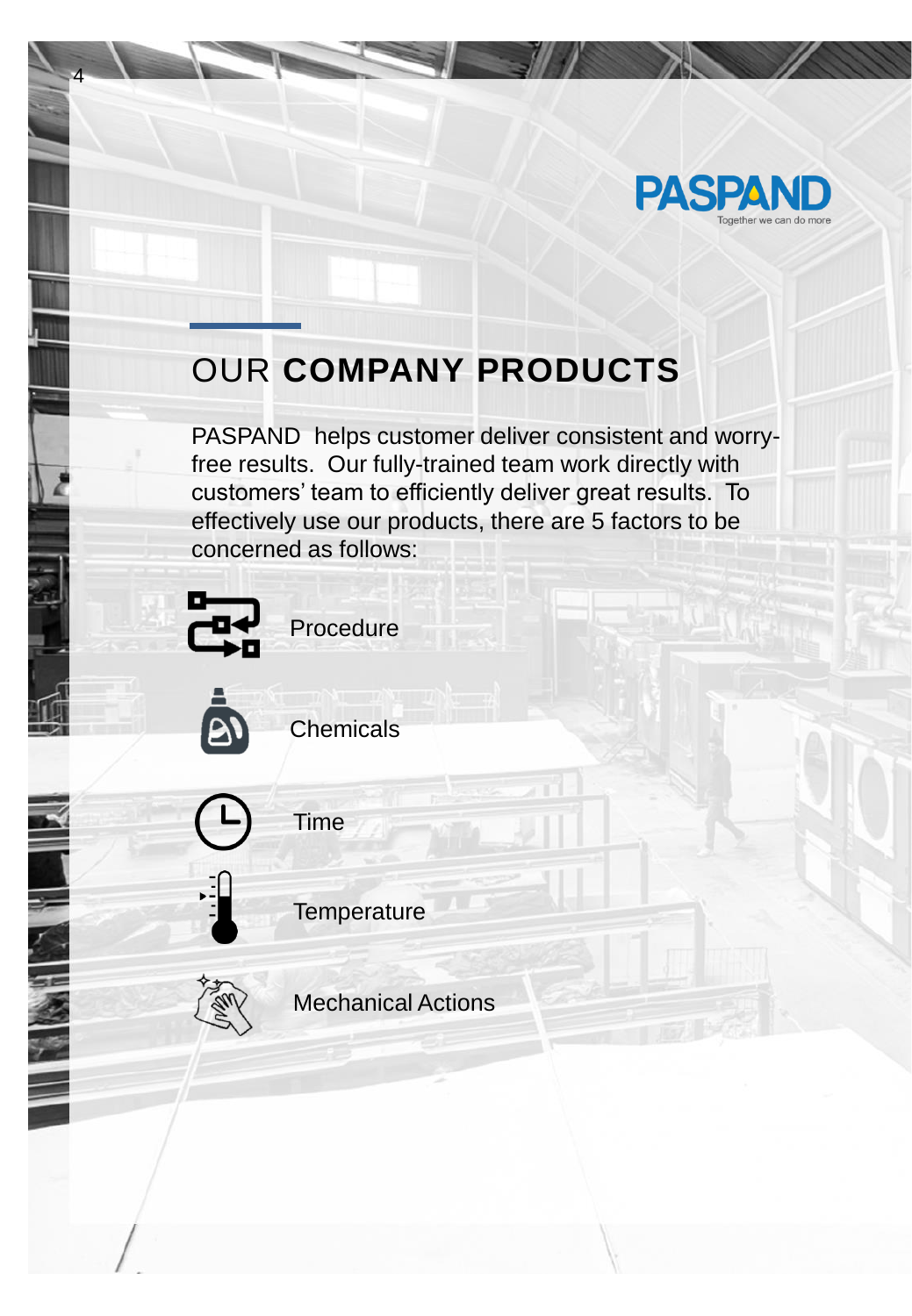## Laundry Products

5 **Company** Profile

D

PASPAND provides both Powder detergent and Liquid feeding system. Good quality, reasonable price and reliable service.

The products includes laundry detergent, alkaline booster, oxygen breaching agent, fabric softener and etc.



## Kitchen Products

PASPAND provides products to comply with hotel and food service application to keep good dining experiences.

The products includes warewashing detergent, degreaser and etc.



## Housekeeping Products

PASPAND provides products to keep guests in our customers' property experiences clean and pleasure environment

The products includes floor cleaner, glass cleaner, restroom cleaner and etc.



 $\delta$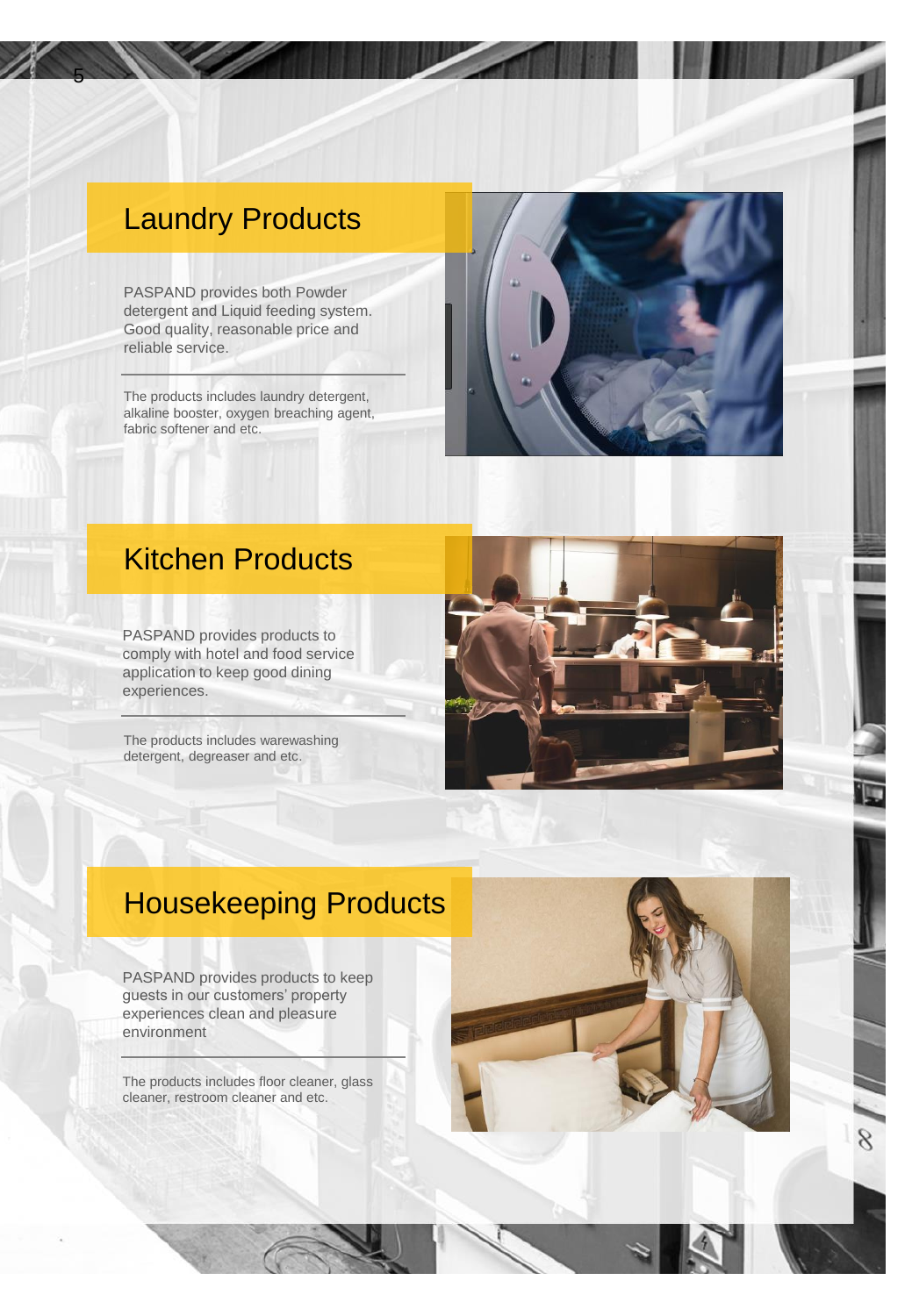

## OUR **COMPANY SERVICE**

**PASPAND** is the collective of experienced people who expertise in cleaning and hygiene business over 20 years.



In-house training for cleaning operator and housekeeper.



Safety training to protect end users form chemical hazardous.



Chemical Dispenser and Mixer are provided (if needed).



#### **In-house training Safety training Machine On-site Quality Audit**

On site Audit and Quality check both part to be cleaned and quality of water.



#### **Process Improvement**

With our experienced team, we can help you improve the process in order to reduce **energy, water and waste**.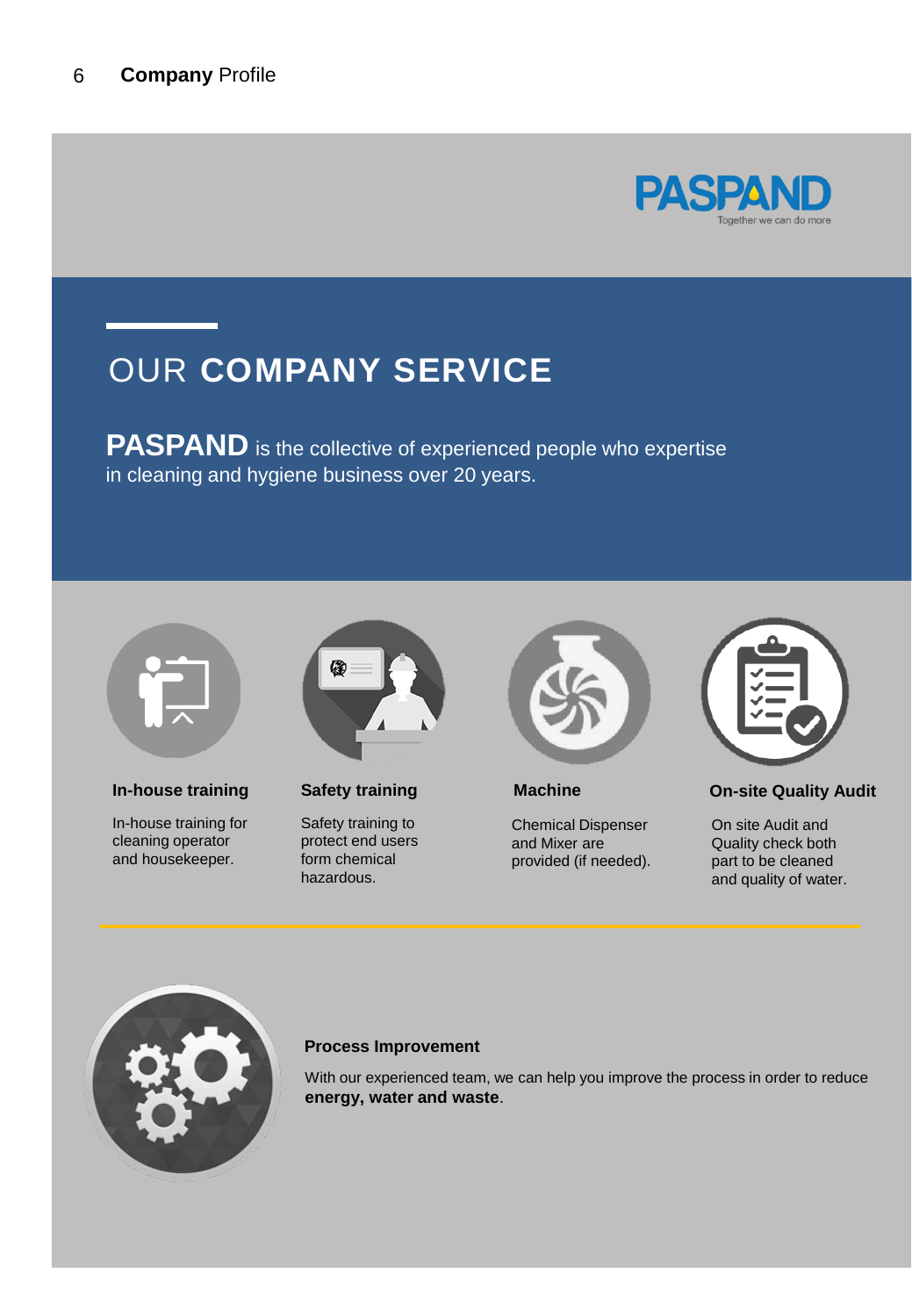### 7 **Company** Profile



# $66$

The strength of the team is each<br>individual member. The strength of each member is the team."

- Phil Jackson